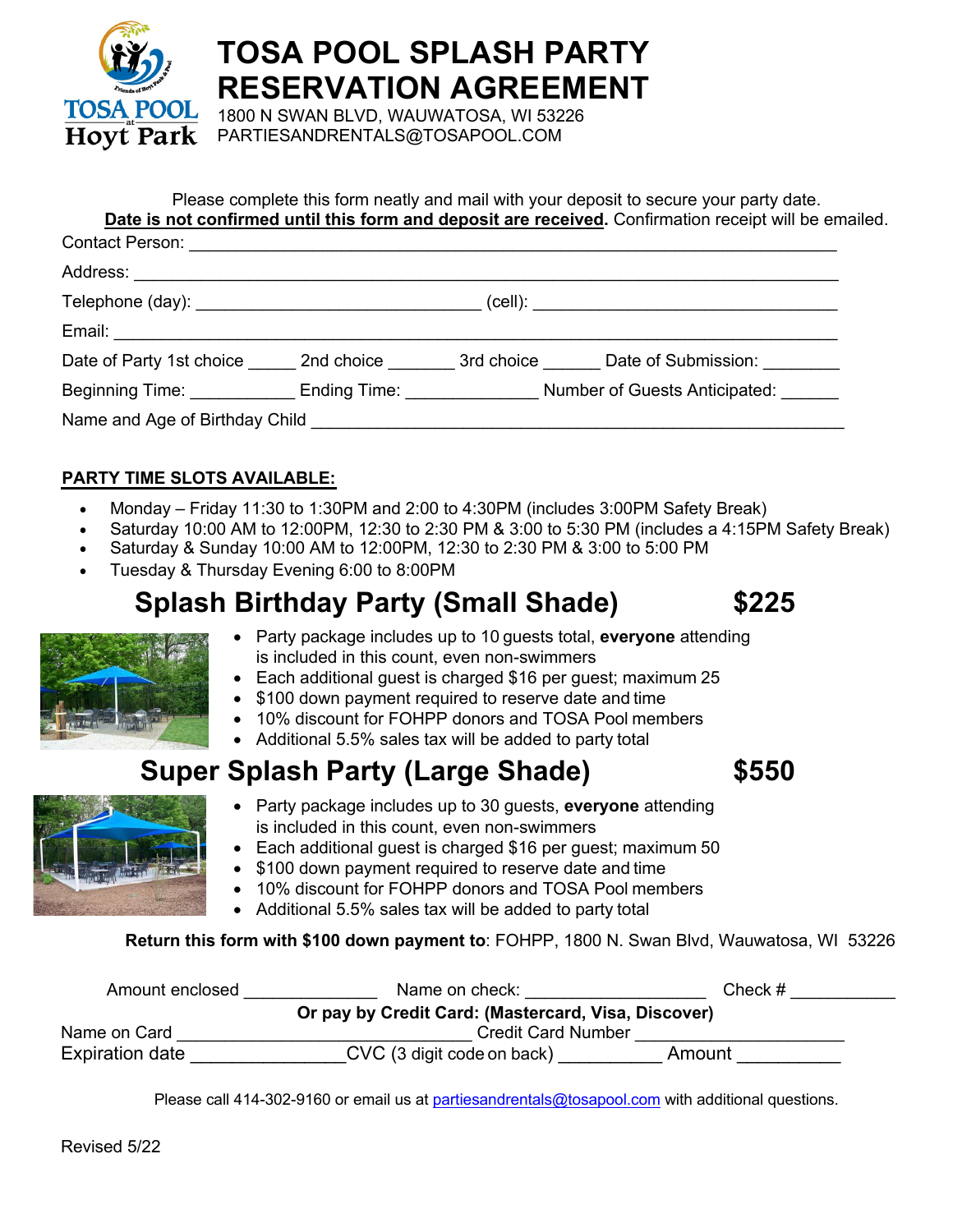### **TOSA POOL BIRTHDAY PARTY PACKAGE**

#### **BIRTHDAY PACKAGE INCLUDES**:

- 2-hour private shade rental.
- Admission for up to 50 guests (Admission is required for all guests on deck).
- Birthday meal for all your guests.
- TOSA Pool Crew staff will set up your area based on the number of guests, set up the birthday tables with colorful table cloths, provide you with wristbands for your guests, show you to your area, make an announcement to have your guests exit the pool when it is time to serve your meal, serve your meal and birthday cake/cupcakes at the time you have specified, and clean the area when you leave.

#### **DECORATIONS:**

- No latex balloons, please.
- No tape, tacks, fishing line or other hanging devices are to be used on or under the shadeumbrella or pole surface.
- Weights for balloons may be used on ground or table surface.

#### **MENU OPTIONS**:

- Hot dog, Brat, Cheese or Pepperoni Pizza with side item & drink of your choice.
- We do not allow any food or beverage carry-ins with the exception of cake, water bottles & treat bags.
- You may provide your own cake.

#### **PARTY TIME SLOTS AVAILABLE:**

- Monday Friday 11:30 to 1:30PM and 2:00 to 4:30PM (includes 3:00PM Safety Break)
- Saturday 10:00 AM to 12:00PM, 12:30 to 2:30 PM & 3:00 to 5:30 PM (includes a 4:15PM Safety Break)
- Saturday & Sunday 10:00 AM to 12:00PM, 12:30 to 2:30 PM & 3:00 to 5:00 PM
- Tuesday & Thursday Evening 6:00 to 8:00PM

## • **SUPERVISION REQUIREMENTS:**

- One adult (18 yrs. or older) to 2 children age 4 and younger
- One chaperone (16 yrs. or older) to 4 children age  $5 10$

#### **CANCELLATION POLICY:**

- A full refund of deposit will be issued for cancellations at least 10 days prior to the original event date.
- A 50% refund of deposit will be issued for cancellations within 3-9 days prior to the original event date.
- Cancellations less than 3 days before the event will result in a forfeiture of the deposit.
- The pool remains open if it is raining or if the temperature is cool. Severe weather conditions will cause the pool to close. If the pool is closed the day of your party due to inclement weather or extenuating circumstances before your scheduled time, you may reschedule your party or receive a fullrefund.

#### **RENTER AGREES TO BE BOUND BY THE FOLLOWING:**

- The "General Policy and TOSA Pool Rules" attached.
- Party will exit the rental area in a timely manner for other parties to enter the shade area.
- All persons using the pool facilities do so at their own risk, and in compliance with all pertinent rules and regulations.
- FOHPP will not be responsible for loss or damage to personal property of any kind or for any bodily injury resulting from the use of the TOSA Pool at Hoyt park facilities.

#### **LIFEGUARD SERVICES:**

- The lifeguard in charge is responsible for strict enforcement of all regulations which are a part of this contract.
- FOHPP (acting through the lifeguard in charge) has the authority to suspend the party activities for violation of the regulations or for any other reason which, in the lifeguard's judgment, constitutes a hazard to persons or property.
- If a function is terminated by the lifeguard for any of the foregoing reasons, no portion of the rental fee is refundable, and FOHPP shall not be liable for any other costs or damages incurred byRENTER.
- The lifeguard in charge may consult with FOHPP with regard to enforcement actions.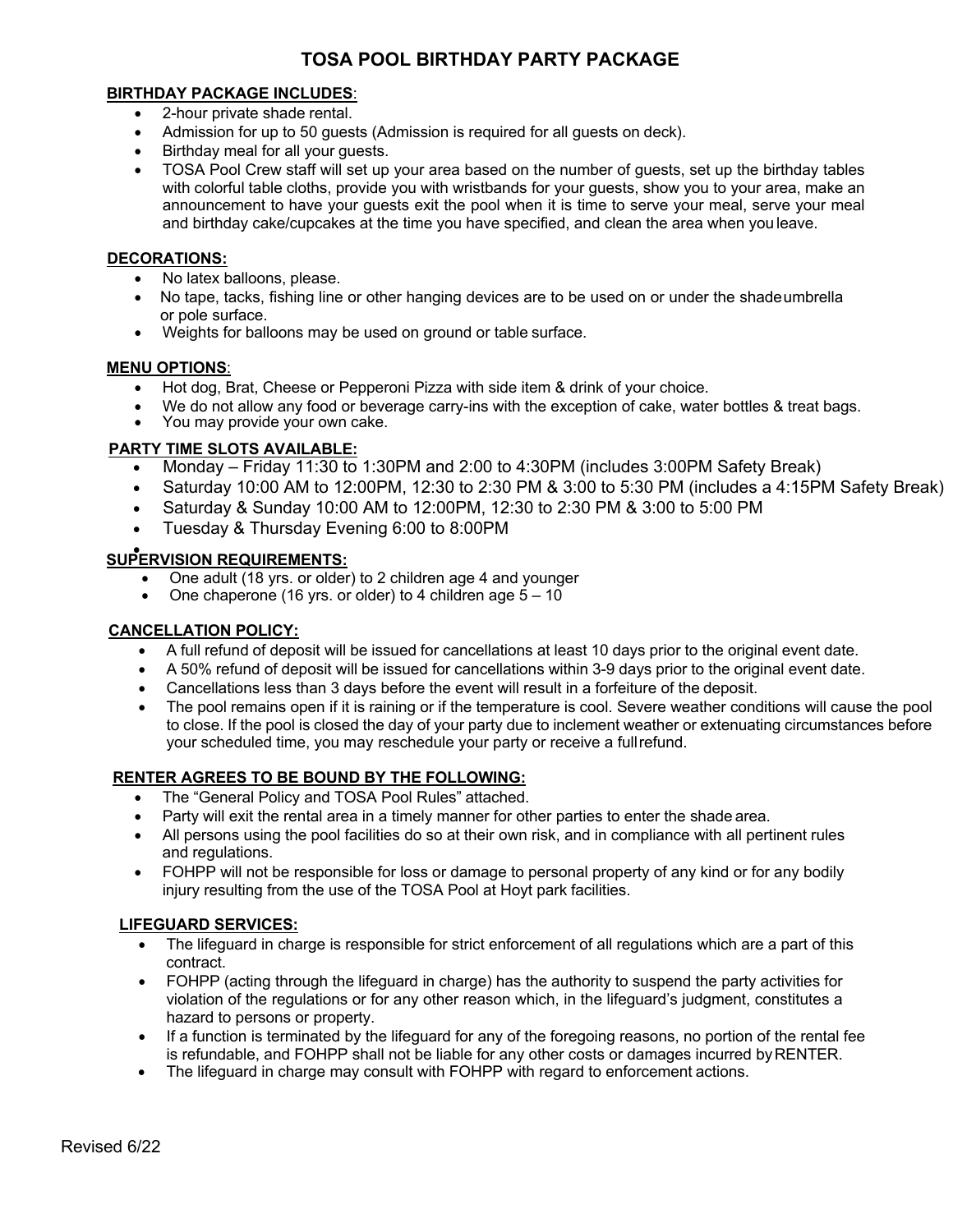#### **COVID-19 WARNING & TOSA POOL REQUIREMENTS:**

- The danger of exposure to the coronavirus that causes COVID-19 exists.
- Minors should be supervised in this facility.
- By entering the pool and related facilities, you are taking responsibility for your own protection.
- It is highly recommended that you wash your hands with soap and water frequently.
- Do not use the pool if you have a cough, fever or other symptoms of COVID-19 or GI tract symptoms including nausea, vomiting or diarrhea in the past two weeks.
- Maintain at least 6 feet between yourself and other people who are not a part of your household.
- TOSA Pool exceeds state and local standards for testing and maintenance of our pool water and facilities. *All rules are subject to change and interpretation by FOHPP Management.*

#### **INDEMNIFICATION:**

• RENTER agrees to indemnify and hold FOHPP, and its respective officers, directors, employees and agents harmless from all claims, liability, loss, cost, expenses or damages, including court costs and attorneys' fees, as a result of injury or death or any person, or property damage to any property sustained by RENTER or any other guest which arise from any act or omission on or about theTOSA Pool at Hoyt Park facilities by RENTER, its agents, guests, or employees, in the performance of this Rental Agreement, including any and all expenses, legal or otherwise, incurred in the defense of any suit or claim. The parties agree to be bound by the terms of this Rental Agreement. I have read and understand rules of the TOSA Pool at Hoyt Park.

RENTER and Friends of Hoyt Park & Pool, Inc. ("FOHPP"), agree to the above terms:

| <b>BIRTHDAY PARTY RENTER:</b> |                                                       |  |  |  |
|-------------------------------|-------------------------------------------------------|--|--|--|
| Signature:                    |                                                       |  |  |  |
| Printed Name:                 | Date:                                                 |  |  |  |
|                               | Please keep a copy of this sheet for your information |  |  |  |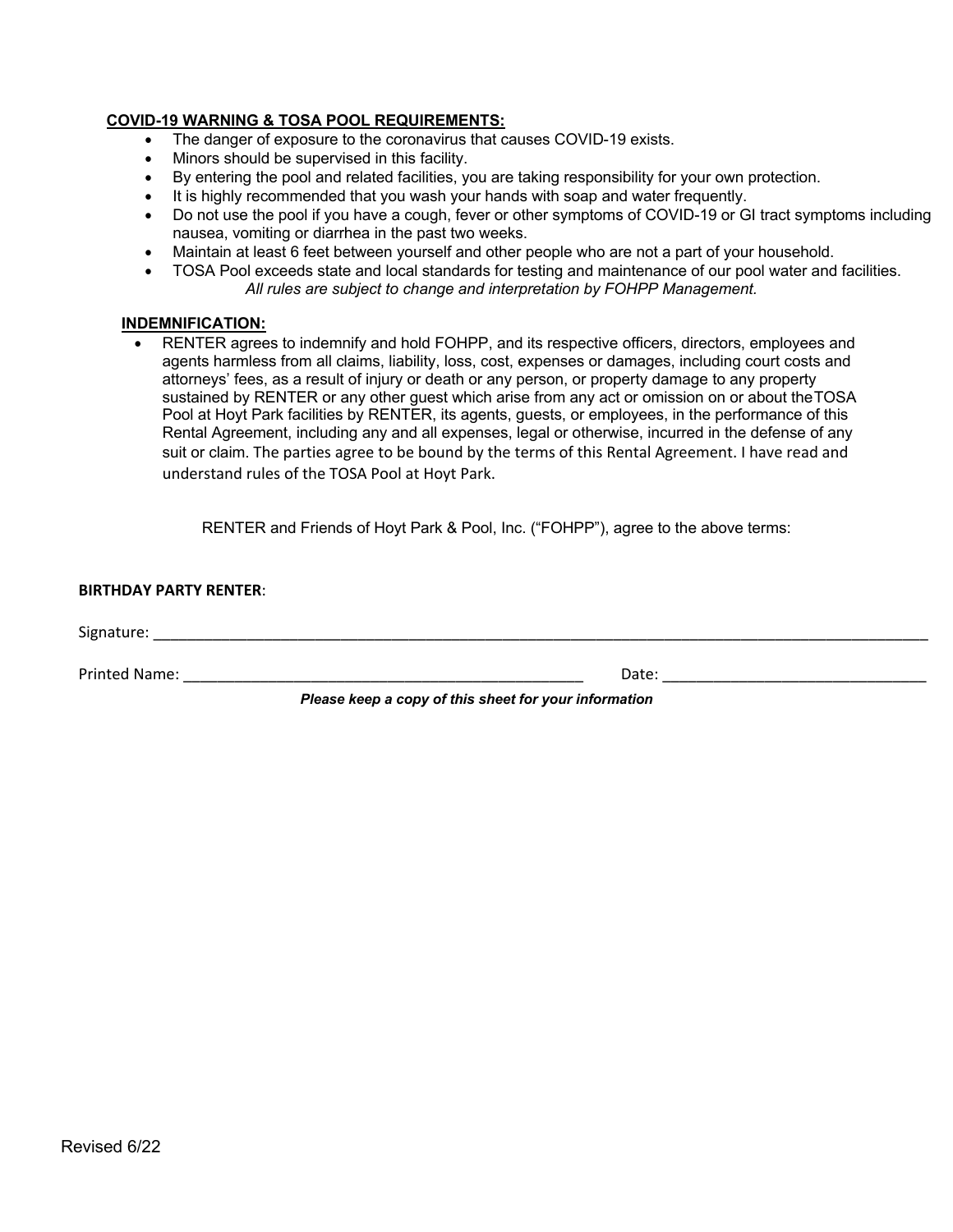## **General Policy & TOSA Pool Rules**

#### **Facility Mission and Conduct Policy**

This is a family- friendly facility for the entire general public to enjoy. Inappropriate language, dress or behavior is prohibited. Inappropriate language, dress or behavior includes any word, gesture, clothing, or tattoo that would be offensive to anyone else either working at, or using, the facility, or which disrupts anyone else's pleasant safe or family oriented recreational experience.

- All patrons and guests shall demonstrate respect toward all other patrons, guests and staff.
- All patrons and guests shall use this facility, its equipment, and supplies in an appropriate manner.
- For the safety and protection of all patrons and guests, interactions with lifeguards and staff shall be limited to pool related matters.
- Refunds are not given for inclement weather or ejections.
- Appropriate swimwear is required. Leotards, cutoffs, street clothes or colored T-shirts are not permitted in the pool
- This is a smoke-free facility.
- FOHPP reserves the right to remove anyone for failing to obey the rules or instructions, either verbal or written, or for engaging in any behavior that FOHPP determines, in its sole discretion: (i) disrupts or threatens to disrupt other patrons' or guests' use or enjoyment of the facility or equipment; (ii) is dangerous to any patron or guest, including, but not limited to, the patron or guest undertaking such behavior;or (iii) may cause damage to the facility, its equipment and supplies, from the pool and premises. Repeated infractions could result in permanent loss of facility privileges.

#### **TOSA POOL RULES**

- Do not enter the pool if you have a communicable disease or an open cut. Stay home if you have a fever or cough.
- Do not bring food, drink, gum, or tobacco into the pool.
- Shower before entering the pool and after use of the toilet facilities.
- No horseplay, such as running, pushing, dunking, throwing others, snapping towels, rough play, etc.
- Diaper changing on the pool deck is prohibited.
- Children who are not toilet trained must wear a swim diaper. *(Swim diapers available for purchase at admissions office).*
- Glass and shatter-able items are prohibited in the pool area.
- Non-swimmers may only use the shallow roped-off areas of the pool.
- Long hair must be secured in a ponytail or braid.
- Only Coast-Guard approved floating jackets are allowed in the pool.
- Do not bring animals into the pool area.
- Children must be at least 48" tall to use the giant water slide.
- Tot Play Structure for children under 48" tall.
- Sand Play Area for children age 10 and under.
- Deck and lounge chairs must stay on deck
- No outside food or drink allowed.
- Shatterproof water bottles and baby food containers are permitted.
- No balls, swim masks, fins, snorkels, tubes, or toys of any kind are allowed in the pool during open swim hours. Swimmer's goggles are allowed.
- No private swim lessons permitted. The TOSA Pool is for the general enjoyment of all patrons
- No coolers, tents or umbrellas permitted.